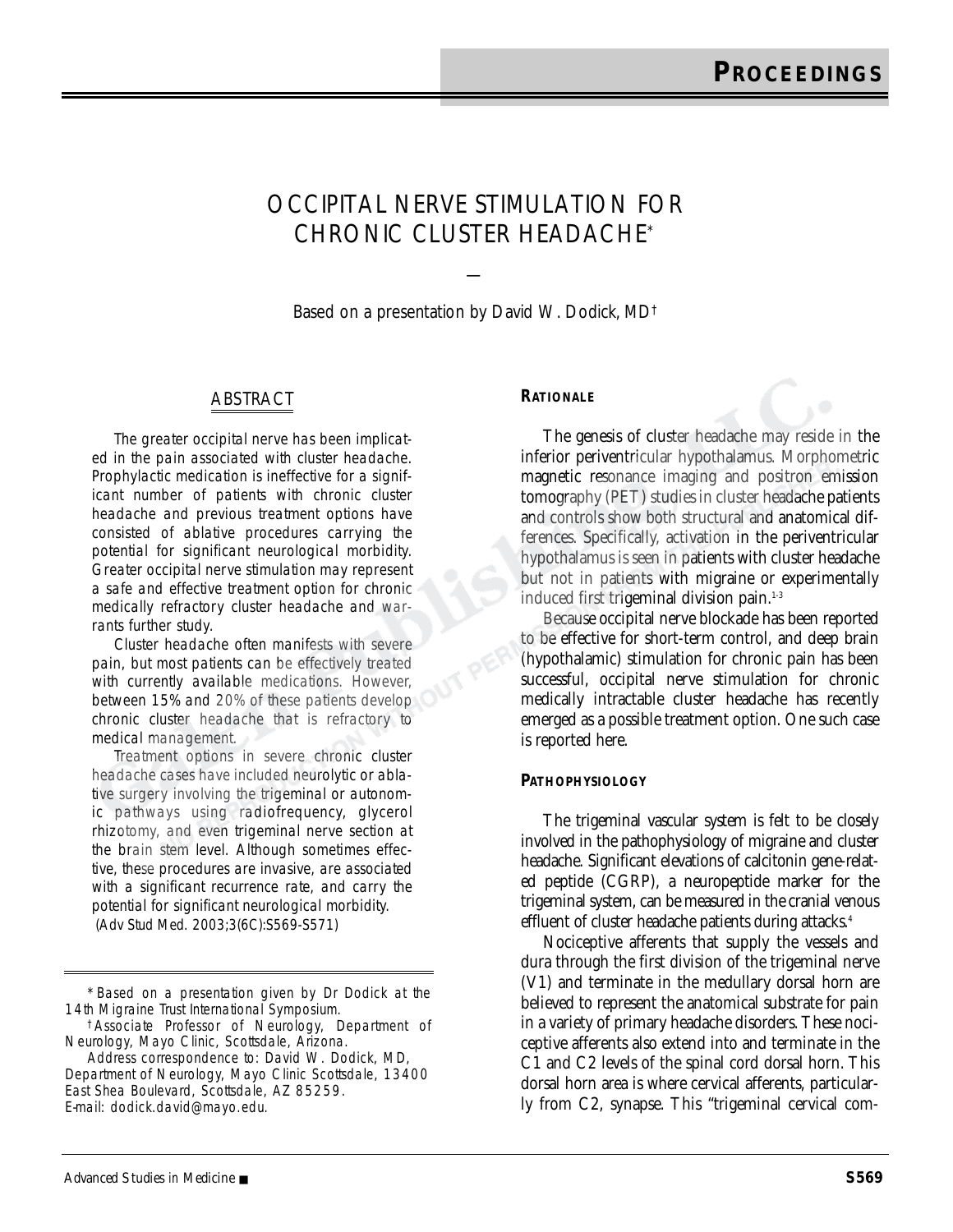plex" accounts for the coexistence of facial and occipital-nuchal pain reported by many patients with chronic headache, including migraine and cluster headache.<sup>5</sup>

In addition, stimulation of cervical nerve roots and the greater occipital nerve, which is primarily C2 derived, refers pain to the periorbital region. Electrical stimulation of C2 and the superior sagittal sinus converge on the dorsal horn at C2, further suggesting a functional as well as anatomical continuum between nociceptive trigeminal and upper cervical afferents.<sup>5</sup>

# **GREATER OCCIPITAL NERVE STIMULATION**

Evidence from animal models indicate that stimulation of the greater occipital nerve inhibits stimulusevoked trigeminal activity as measured by a significant reduction in CGRP in the cranial venous effluent on the side ipsilateral to the stimulation.<sup>6</sup> Greater occipital nerve stimulation also enhances the physiological response (excitability) of neurons within the trigeminal cervical complex to stimulation of nociceptive dural afferents. Again, this suggests a physiologic as well as an anatomical continuum between nociceptive trigeminal vascular and upper cervical nociceptive afferents.<sup>7</sup>

Italian researchers reported that 5 patients became cluster free after implantation of a stimulating electrode in the area of hypothalamus activation previously identified with PET studies. Onset of effect was either immediate or delayed up to 4 months after implantation, and no side effects were reported during a follow-up from 6 to 26 months.<sup>8</sup>

Occipital nerve stimulation has also been used in 13 patients with either occipital neuralgia or chronic migraine. Stimulating electrodes were implanted superficial to the cervical muscle fascia over the greater occipital nerve at the C1 level. Over a 2-year follow-up period, 8 patients reported greater than 75% pain relief, 4 reported greater than 50% pain relief, and 1 had the system removed upon complete pain resolution.9

## **OCCIPITAL NERVE BLOCKADE**

Based on this background, several investigators have tried occipital nerve blockade in patients with chronic cluster headache. In one study, which included 20 patients with either intractable episodic or chronic cluster headache, injection of lidocaine and methylprednisolone acetate arrested headache attacks for up to  $17$  days.<sup>10</sup> In another study including  $10$  patients, betamethasone injected around the greater occipital nerve arrested pain in 6 of the patients for up to 23 weeks. $11$ 

More recently, a group of 14 patients, 5 with chronic and 9 with episodic cluster headache, were treated with lidocaine 1% with 40 mg triamcinalone around the greater occipital nerve on the side ipsilateral to the pain. Nine patients had a good or moderate response and remained pain free for more than 2 weeks or 1 to 2 weeks, respectively. The overall mean pain-free response was  $13$  days.<sup>12</sup> These reports suggest that occipital nerve blockade can at least temporarily decrease the frequency of cluster headache attacks or arrest attacks for a short period of time.

# **CASE STUDY**

A 45-year-old man with a history of episodic cluster headaches since age 20 years presented with a 2 year history of chronic cluster headache. During this 2-year period, he was experiencing 4 to 5 attacks daily. The attacks were predominantly (90%) right-sided, and pain was primarily periorbital with occipital pain preceding or occurring during some cluster attacks. All conventional cluster headache prophylactic medications failed for this patient, and he was taking high doses of gabapentin, topiramate, lithium carbonate, and morphine sulfate at the time of consultation.

The patient failed to respond to a 3-day hospital course of repetitive intravenous infusions of methylprednisolone and dihydroergotamine. Blockade of the right greater occipital nerve resulted in a 3-day painfree period. A second occipital nerve block resulted in a pain-free interval of 1 week before cluster headache attacks resumed. A decision was made to try an occipital nerve stimulator. After 5 days of unilateral right occipital nerve stimulation, the patient experienced only 1 left-sided cluster headache during a 2-week interval. Bilateral Pisces Quad leads were then placed over each occipital nerve. The patient experienced a 90% reduction in attack frequency over a 5-month period, tapered all prophylactic and opioid medication, and recognized the ability to quickly abort an attack within 5 minutes after identifying its onset. Approximately 7 months after the procedure, the patient began to experience suboptimal control. The pulse width, frequency, and amplitude of stimulation were adjusted; the stimulation paradigm was switched from intermittent to continuous stimulation; and